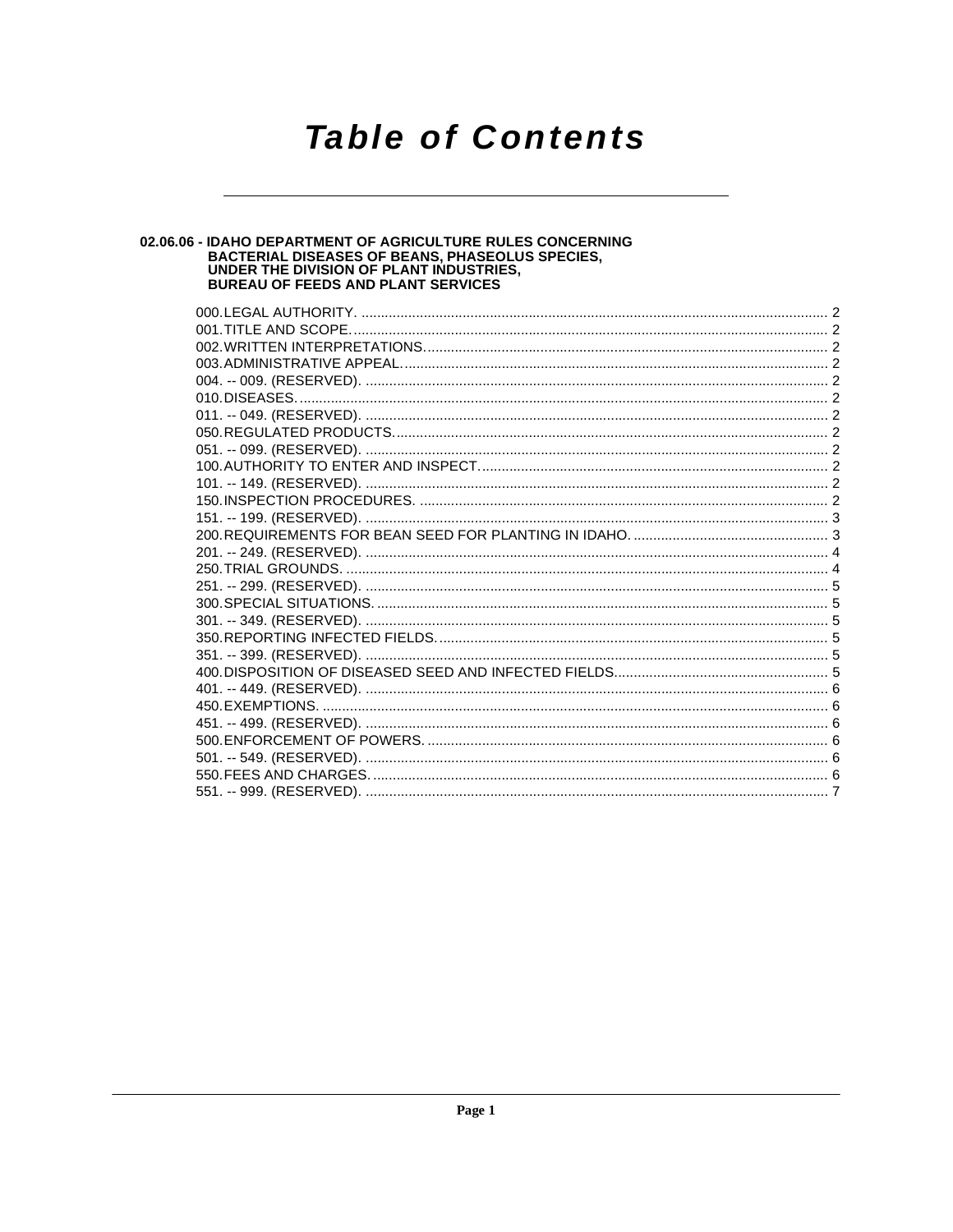#### **IDAPA 02 TITLE 06 Chapter 06**

#### <span id="page-1-0"></span>**02.06.06 - IDAHO DEPARTMENT OF AGRICULTURE RULES CONCERNING BACTERIAL DISEASES OF BEANS, PHASEOLUS SPECIES, UNDER THE DIVISION OF PLANT INDUSTRIES, BUREAU OF FEEDS AND PLANT SERVICES**

#### <span id="page-1-1"></span>**000. LEGAL AUTHORITY.**

This chapter is adopted under the legal authority of Title 22, Chapters 19 and 20, Idaho Code. (9-1-94)

#### <span id="page-1-2"></span>**001. TITLE AND SCOPE.**

The title of this chapter is "Idaho Department Of Agriculture Rules Concerning Bacterial Diseases of Beans, Phaseolus Species, Under the Division of Plant Industries, Bureau of Feeds and Plant Services". This chapter has the following scope: these rules shall govern bacterial diseases of beans. The official citation for this Chapter is IDAPA 02.06.06.000 et. seq. For example, this section's citation is IDAPA 02.06.06.001. (9-1-94)

#### <span id="page-1-3"></span>**002. WRITTEN INTERPRETATIONS.**

There are no written interpretations of these rules. (9-1-94)

#### <span id="page-1-4"></span>**003. ADMINISTRATIVE APPEAL.**

There is no provision for administrative appeal before the Department of Agriculture under this chapter. (9-1-94)

#### <span id="page-1-5"></span>**004. -- 009. (RESERVED).**

#### <span id="page-1-15"></span><span id="page-1-6"></span>**010. DISEASES.**

Certain bacterial diseases of beans, specifically: Halo Blight, caused by Pseudomonas syringae pv. phaseolicola (Burkholder 1926) Young, Dye & Wilkie 1978, (synonym P. phaseolicola {Burkholder 1926} Dawson 1943); common blight caused by Xanthomonas campestris pv. phaseoli (Smith 1897) Dye 1978, (synonyms X. phaseoli (Smith 1897) Dawson 1939, X. phaseoli var. fuscans {Burkholder 1930} Starr and Burkholder 1942); brown spot, caused by Pseudomonas syringae pv. syringae, van Hall 1902, (synonym P. syringae, van Hall 1902) only strains virulent to Phaseolus sp.; bacterial wilt, caused by Corynebacterium flaccumfaciens (Hedges 1922) Dawson 1942; or any variations or new strains of these bacteria, which are recognized as virulent to and seedborne in Phaseolus spp., and are a potential threat to seed production, all of which are hereafter referred to as bacterial diseases of beans.

(7-1-93)

#### <span id="page-1-7"></span>**011. -- 049. (RESERVED).**

#### <span id="page-1-17"></span><span id="page-1-8"></span>**050. REGULATED PRODUCTS.**

All seed and/or growing plants of Phaseolus species, from whatever source, being grown or planted within the state of Idaho. (7-1-93)

<span id="page-1-9"></span>**051. -- 099. (RESERVED).**

#### <span id="page-1-14"></span><span id="page-1-10"></span>**100. AUTHORITY TO ENTER AND INSPECT.**

When the term "Director" is used in this rule, it refers to the Director of the Idaho Department of Agriculture or his designated agents who are authorized to enter and inspect any and all bean fields in the state of Idaho. (7-1-93)

#### <span id="page-1-11"></span>**101. -- 149. (RESERVED).**

#### <span id="page-1-16"></span><span id="page-1-12"></span>**150. INSPECTION PROCEDURES.**

<span id="page-1-13"></span>**01. Application**. Every grower, contract seed company, or handler of bean seed for planting within the state shall request, in writing, the Idaho Department of Agriculture to make required inspections for compliance with these rules on or before July 1 of each year. Inspection applications may be accepted until September 1 for substitute acreages in the original request; however, requests for additional and/or replacement acreages will be accepted subject to the Department's ability to perform the added inspections and at a cost to be determined by the Director.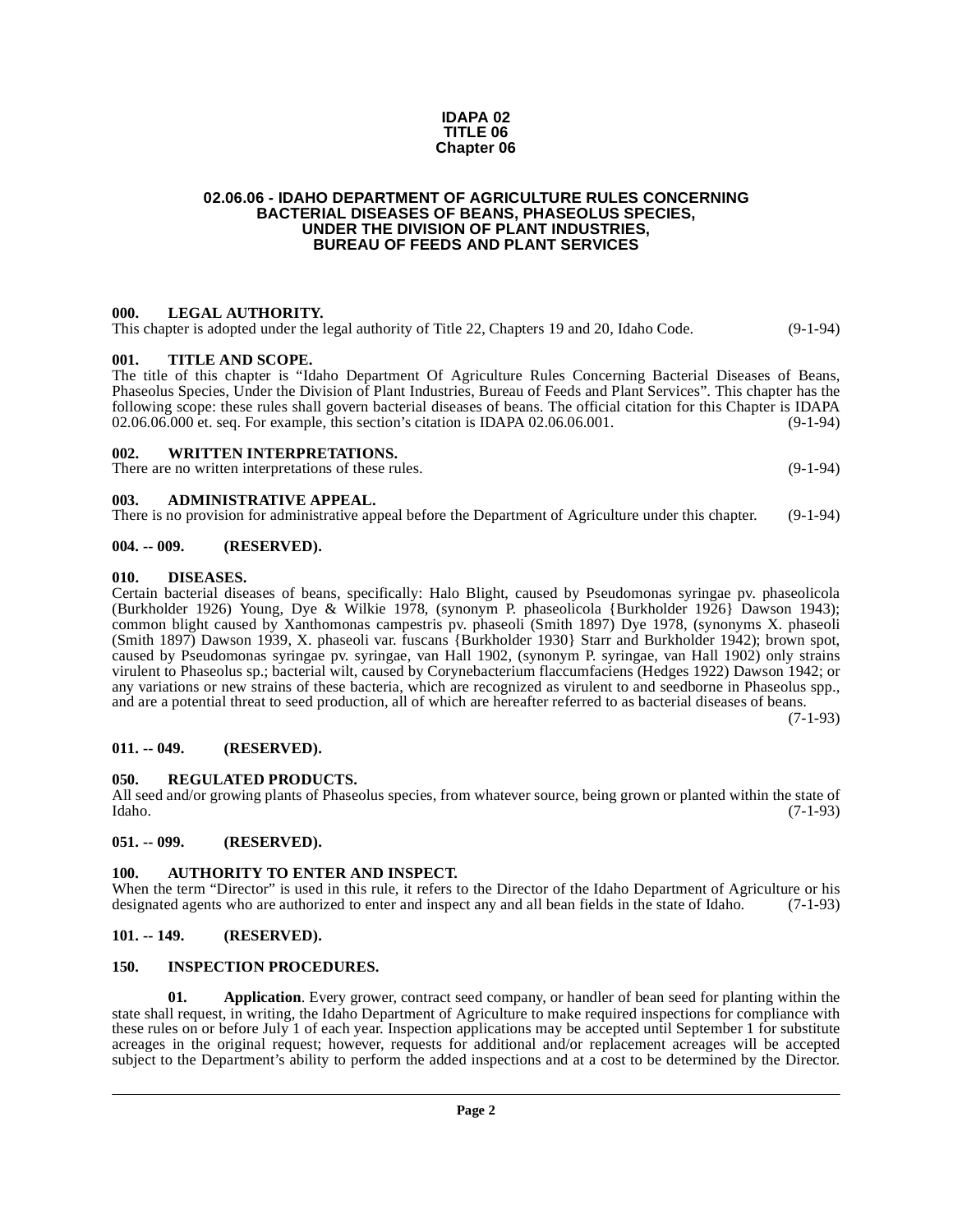When any of the bacterial diseases specified in these rules are detected, information regarding location, acreage involved, and disease symptoms will be released. (7-1-93) involved, and disease symptoms will be released.

<span id="page-2-6"></span>**02. Inspection**. Growing season inspections of all beanfields intended for replanting within the state shall be made as many times as the Director deems necessary; however, bean seed grown under rill irrigation shall be inspected at least once during the growing season and bean seed grown under sprinkler irrigation shall be inspected at least twice during the growing season.

<span id="page-2-8"></span>**03. Windrow Inspection**. All bean seed for replanting within the state shall be inspected in the windrow, in addition to the growing season inspection, according to procedures determined by the Director, who may, during threshing time emergencies authorize qualified personnel to perform windrow inspections under the supervision of the Department. (7-1-93)

<span id="page-2-5"></span>**04. Inspection And Tags**. Idaho Crop Improvement Association inspections and tags shall meet the requirements for in-state planting if field and windrow inspected. (7-1-93)

#### <span id="page-2-0"></span>**151. -- 199. (RESERVED).**

#### <span id="page-2-7"></span><span id="page-2-1"></span>**200. REQUIREMENTS FOR BEAN SEED FOR PLANTING IN IDAHO.**

**01. Containment**. The seed from any bean field found or known to be contaminated with bacterial disease shall not be planted in Idaho. Bean seeds shipped east of the Continental Divide may not be returned to Idaho for planting. (7-1-93) for planting. (7-1-93)

#### <span id="page-2-3"></span><span id="page-2-2"></span>**02. Idaho Grown Seed**. (7-1-93)

a. Must have an in-state planting certificate number assigned by the Idaho Department of Agriculture. In-state planting certificate numbers will be assigned on the basis of growing season and windrow inspections.

(7-1-93)

b. Must have Idaho Department of Agriculture inspected or Idaho Crop Improvement Association certification tags attached to each bag of seed, giving kind, variety and lot number. (7-1-93)

c. Pintos, Red Mexicans, Pinks, Great Northerns, Small Whites, Navy Beans, Black Turtles, and Lima beans must have been grown and inspected for one (1) generation in Idaho under rill irrigation prior to planting under sprinkler irrigation. These varieties may be planted for two (2) consecutive generations under sprinkler irrigation prior to another one (1) generation under rill irrigation. (7-1-93)

Cranberry types, Taylor hort. types, and Borlotto types of beans must have been grown and inspected for one (1) generation in Idaho under rill irrigation prior to planting under sprinkler irrigation. These types of beans may be planted for a maximum of two (2) consecutive generations under sprinkler irrigation prior to another one (1) generation under rill irrigation. Each lot being grown under sprinkler irrigation must be officially sampled and serology tested prior to replanting under sprinkler irrigation. Any lot grown under sprinkler irrigation for two (2) consecutive generations must be serology tested prior to replanting and must be planted under rill irrigation for one (1) generation.  $(1)$  generation.

e. All other beans except as provided for by Subsections 200.02.c. and 200.02.d. above must have been grown and inspected for two (2) consecutive preceding generations in Idaho under rill irrigation prior to planting under sprinkler irrigation. These beans may then be planted for one (1) generation under sprinkler irrigation followed<br>by another two (2) consecutive generations under rill irrigation. (7-1-96) by another two  $(2)$  consecutive generations under rill irrigation.

Failure to maintain the true identity of any seed lot intended for seed purposes shall automatically disqualify that lot for future planting in Idaho. (7-1-93)

<span id="page-2-4"></span>**03. Imported Bean Seed Grown West Of The Continental Divide In The Contiguous United States**. (7-1-93)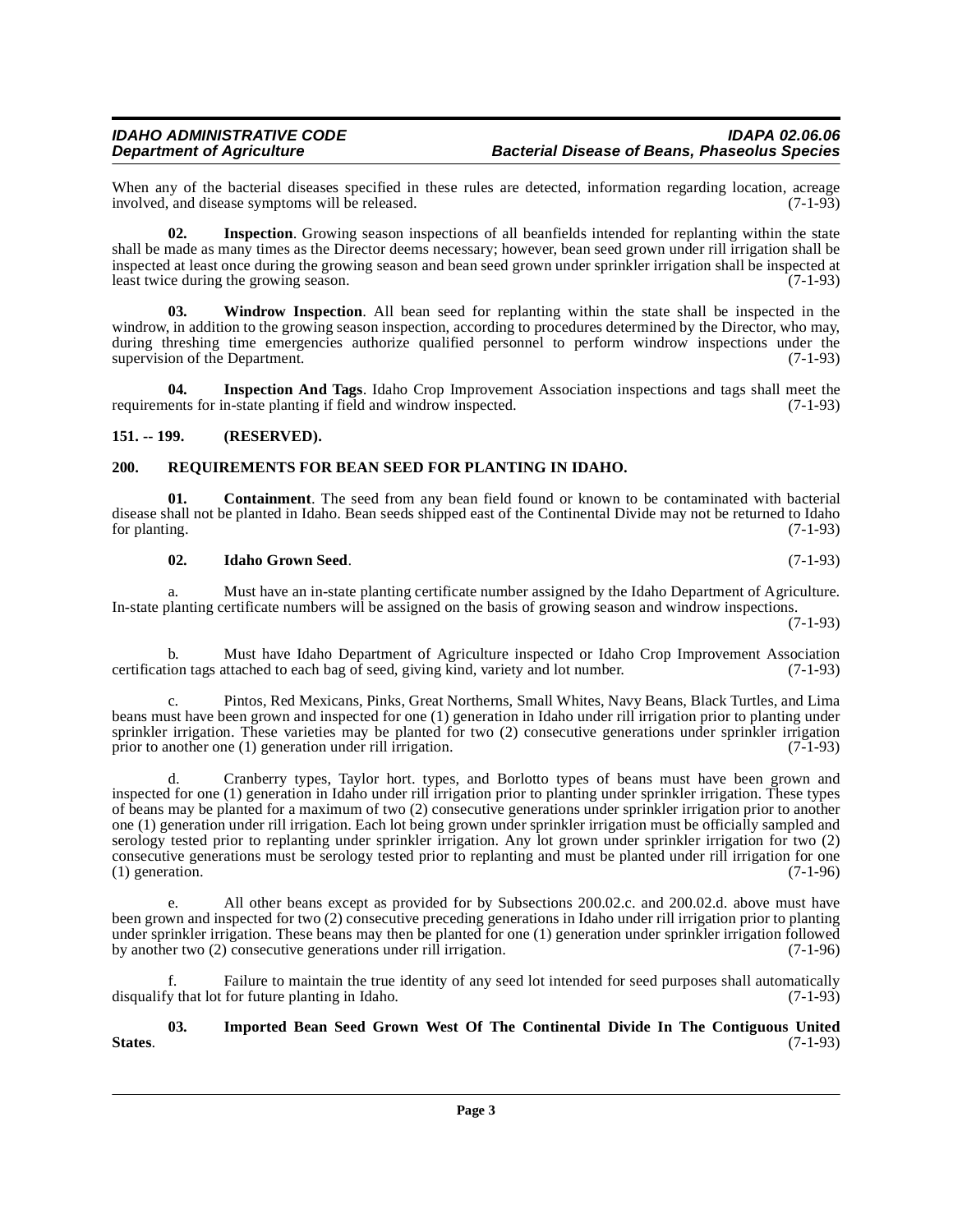| <b>IDAHO ADMINISTRATIVE CODE</b> | IDAPA 02.06.06                                       |
|----------------------------------|------------------------------------------------------|
| <b>Department of Agriculture</b> | <b>Bacterial Disease of Beans, Phaseolus Species</b> |

a. Imported bean seed may not be planted under sprinkler irrigation. (7-1-93)

b. Imported bean seed must have an approved phytosanitary certificate or official field inspection certificate from the state of origin, based on growing season and windrow inspections. This seed may be planted provided each and every field planted in Idaho is submitted for inspection. (7-1-93)

All imported bean seed must successfully pass laboratory tests conducted by the Idaho Department of Agriculture from samples officially drawn in the state of Idaho by Department of Agriculture inspectors. (7-1-93)

d. All imported bean seed must have Idaho Department of Agriculture approved tags giving kind, variety and lot number.  $(7-1-93)$ 

e. Bean seed produced in Malheur County, Oregon, which is protected by similar regulations and inspected and tagged by the Oregon Department of Agriculture shall be deemed in full compliance with these rules and such seed shall qualify for planting in Idaho under the provisions of Subsection 200.02, Idaho Grown Seed.

(7-1-93)

(7-1-93)

**04. Requirement**. Bean seed which does not meet the requirements of Subsection 200.02 or 200.03, shall be planted in Idaho only on approved trial grounds and must meet the requirements of Section 250. (7-1-93)

<span id="page-3-2"></span>**05. Findings**. The amendment to IDAPA 02.06.06.200.02 will confer benefits to the seed bean companies. Without this amendment, it will be hard for seed bean companies to contract enough acreage to meet the market demand for seeds of Cranberry, Taylor hort. and Borlotto types of beans. The number of fields under rill irrigation is decreasing because farmers are changing to sprinkler irrigation to conserve water. (7-1-96)

#### <span id="page-3-0"></span>**201. -- 249. (RESERVED).**

#### <span id="page-3-5"></span><span id="page-3-1"></span>**250. TRIAL GROUNDS.**

Trial grounds are parcels of land located on one farmstead set aside for the purpose of research testing and/or introduction of bean seed. Farmstead is defined as all land farmed in common with the land upon which the trial ground is located.

#### <span id="page-3-3"></span>**01. General Trial Ground Requirements**. (7-1-93)

a. Shall be jointly supervised by technically trained personnel, approved by the Director, and the partment of Agriculture. (7-1-93) Idaho Department of Agriculture.

b. The land shall be owned or leased. If leased, a copy of the lease shall accompany the application.

c. Applications for trial ground shall be submitted to the Director for approval prior to May 20 of any year and must contain:

i. Name of supervisor in charge. (7-1-93)

ii. Location and size of trial ground. (7-1-93)

iii. Detailed varietal planting plan. If the original planting plan is changed, the Director must be notified by the trial ground supervisor. (7-1-93)

d. More than one trial ground may be approved for any company/individual provided a separate application is submitted and each and every trial ground meets the requirements of this Section. (7-1-93)

- <span id="page-3-4"></span>e. Imported bean seed may not be planted under sprinkler irrigation. (7-1-93)
- **02. Trial Ground Subdivisions**. (7-1-93)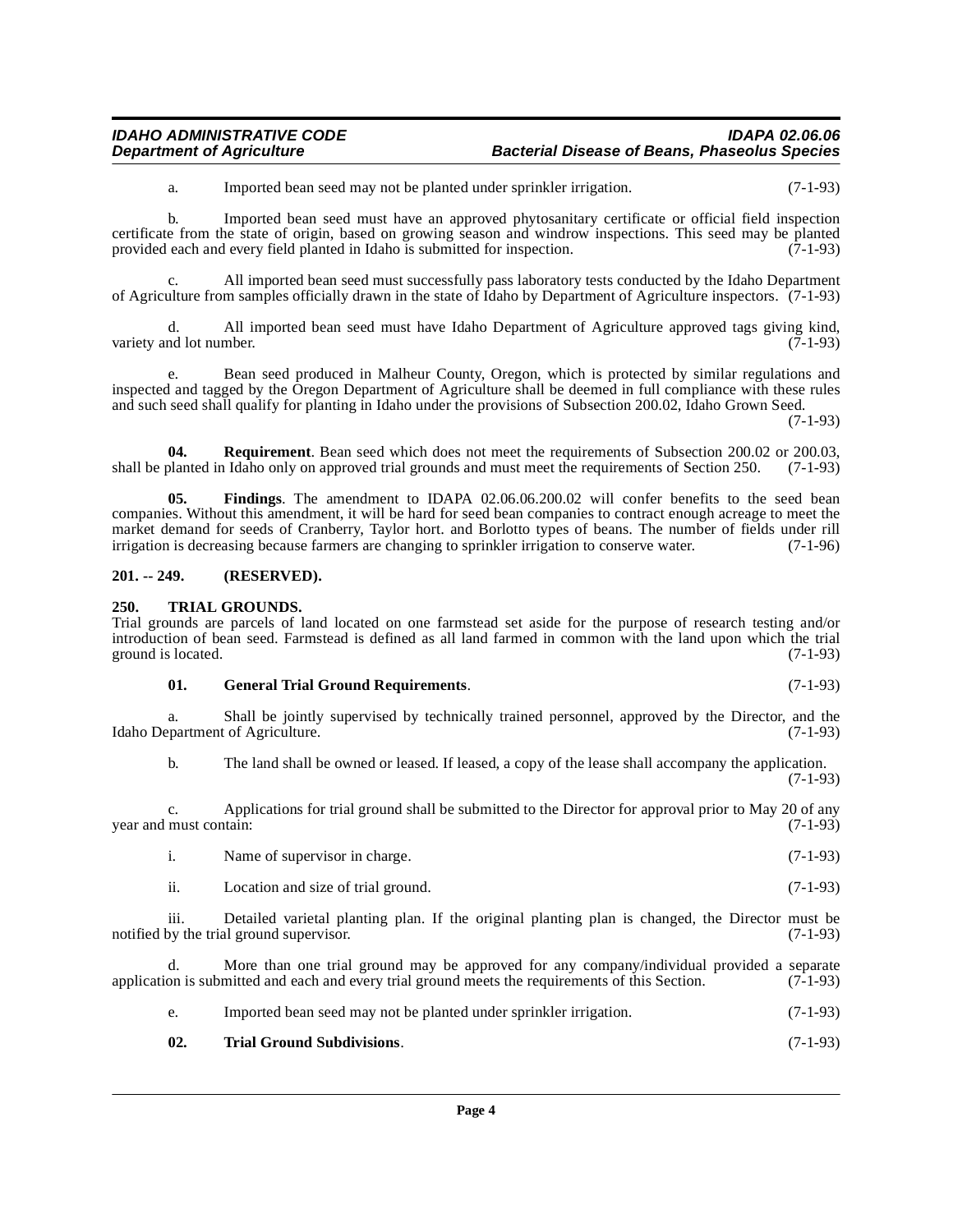### i. Defined - Introduction plots are subdivisions of trial grounds used for the introduction and/or increase of bean seed. Imported bean seed to be planted in introduction plots shall have successfully passed laboratory tests conducted by the Idaho Department of Agriculture from official drawn samples. (7-1-93)

seed otherwise ineligible for planting in Idaho.

without serology testing.

ii. Introduction plots are limited to a maximum of two (2) acres per variety for any given year.

a. Experimental plots. (7-1-93)

ii. A maximum of one (1) pound of bean seed per variety may be planted in an experimental plot serology testing. (7-1-93)

(7-1-93)

#### <span id="page-4-9"></span>**03. Trial Round Restrictions And Inspection Procedures**. (7-1-93)

laboratory tests conducted by the Idaho Department of Agriculture from official drawn samples.

a. Any machinery used in production of bean seed on trial grounds shall be disinfested to the on of the Director prior to movement to other bean fields. (7-1-93) satisfaction of the Director prior to movement to other bean fields.

b. There will be a minimum of four (4) growing seasons and one (1) windrow inspection. Fees and will be as specified in Section 550. (7-1-93) charges will be as specified in Section 550.

c. If bacterial disease is found on a trial ground either by field inspection or subsequent laboratory seed testing, none of the bean seed produced on that farmstead as defined in Section 250 may be released for general planting but must undergo one (1) additional year of trial ground growing to assure that contamination did not occur. Seed to be replanted must be laboratory tested prior to replanting and is again limited to a maximum of two (2) acres.  $(7-1-93)$ 

#### <span id="page-4-0"></span>**251. -- 299. (RESERVED).**

#### <span id="page-4-8"></span><span id="page-4-1"></span>**300. SPECIAL SITUATIONS.**

The Director may grant specific exemptions for research purposes for the planting of beans which do not meet the requirements of Sections 200 or 250. Seed not meeting the requirements of Sections 200 or 250 may be planted only<br>in counties where commercial beans or bean seed are not produced. (7-1-93) in counties where commercial beans or bean seed are not produced.

#### <span id="page-4-2"></span>**301. -- 349. (RESERVED).**

#### <span id="page-4-7"></span><span id="page-4-3"></span>**350. REPORTING INFECTED FIELDS.**

**01. Time**. Any field infected with the bacterial diseases listed in Section 010 must be reported within two (72) hours after discovery to the local County Agent or the Department of Agriculture. (7-1-93) seventy-two (72) hours after discovery to the local County Agent or the Department of Agriculture.

**02. Aid**. The Director invites the aid of all interested parties in the prompt reporting of suspected infected fields in order that timely investigation may be made. (7-1-93)

#### <span id="page-4-4"></span>**351. -- 399. (RESERVED).**

#### <span id="page-4-6"></span><span id="page-4-5"></span>**400. DISPOSITION OF DISEASED SEED AND INFECTED FIELDS.**

**01. Destroying**. Any bean fields within the boundaries of the state which show contamination of bacterial disease as per Subsection 400.02 shall be destroyed in part or in total as may be required to eliminate the disease, by or at the expense of the grower and/or landlord. The Director or his agent shall notify the grower and/or his landlord of the method and extent of the destruction and safeguards against disease spread in order for the parties to comply. Fields contaminated with brown spot, Pseudomonas syringae pv. syringae, van Hall 1902, are exempt from

## **IDAHO ADMINISTRATIVE CODE IDAPA 02.06.06**

i. Defined - Experimental plots are subdivisions of trial grounds used for the introduction of imported

b. Introduction plots. (7-1-93)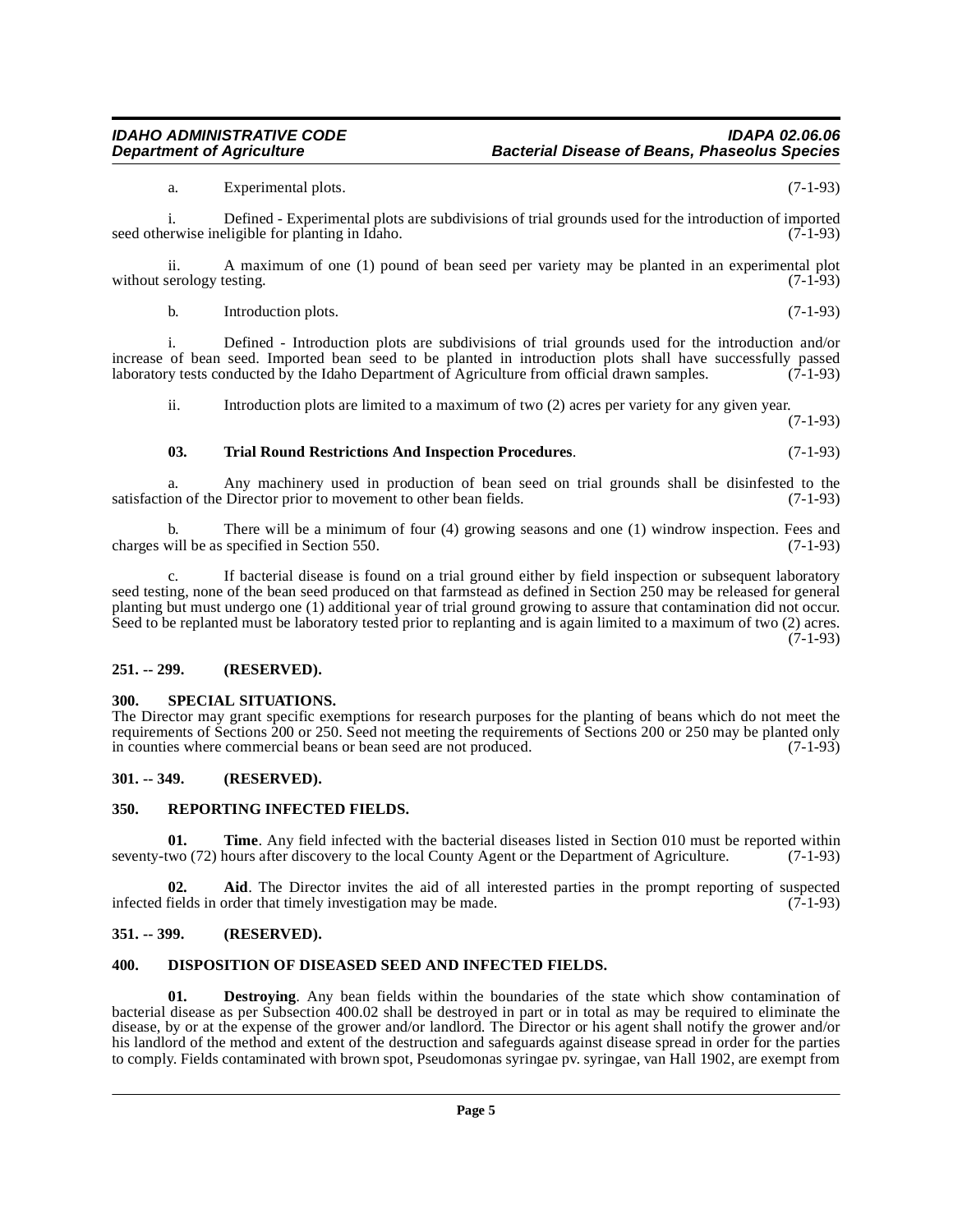destruction. This exemption will be reviewed annually. (7-1-93)

**02. Detection**. The presence of a regulated bacterial disease on growing plants or plants in the windrow will be based on the observance of symptoms of a regulated disease and, when necessary, laboratory confirmation. To establish the identity of the pathogen, or its virulence to Phaseolus sp., laboratory and/or greenhouse tests will be conducted by the Idaho Department of Agriculture. (7-1-93)

a. In the case of disagreement concerning the identity or virulence to Phaseolus sp. of the bacterial isolate obtained from the field in question between the State Department of Agriculture plant pathologist and a plant pathologist representing the commercial company or other interested party, the State Department of Agriculture will submit cultures isolated from the field in question to a plant pathologist appointed by the Dean of the College of Agriculture, University of Idaho. The conditions under which the sample is handled will be stipulated in a Memorandum of Understanding between the Idaho Department of Agriculture and the College of Agriculture, University of Idaho. All parties to the dispute will accept the University results, provided they were obtained under the conditions specified in the Memorandum of Understanding. (7-1-93)

b. Until laboratory tests of the suspected pathogen as specified in Subsection 400.02.a. are completed, the planting in question shall be placed under quarantine for a period of thirty (30) days subject to review or extension as determined by the Director. Entry to the quarantined area to be restricted to the grower or his agents, Department of Agriculture officials, University of Idaho plant pathologists, and/or persons authorized in writing by the Director. Persons granted entry to the quarantined area will be required to take all necessary sanitary precautions as prescribed<br>by the Director to safeguard against the possible spread of the suspected regulated disease. (7-1-93) by the Director to safeguard against the possible spread of the suspected regulated disease.

<span id="page-5-6"></span>**03. Director Oversight**. When the symptoms of a regulated disease are first detected during windrow inspection and laboratory confirmation is necessary, the Director may allow the beans to be threshed and segregated as specified by the Director until laboratory results are obtained. (7-1-93) as specified by the Director until laboratory results are obtained.

<span id="page-5-11"></span>**04. Identity Test**. The true identity of a regulated pathogen when found in or on seed will be based on serological and other appropriate laboratory and pathogenicity tests. (7-1-93)

#### <span id="page-5-0"></span>**401. -- 449. (RESERVED).**

#### <span id="page-5-8"></span><span id="page-5-1"></span>**450. EXEMPTIONS.**

Snap beans or Lima beans for processing or fresh consumption are exempt from destruction if the bacterial diseased portion of the field is destroyed or harvested within five (5) days after first detection and/or verification as per<br>Subsection 400.02, and the crop residue is promptly and completely destroyed after harvest. (7-1-93) Subsection 400.02, and the crop residue is promptly and completely destroyed after harvest.

#### <span id="page-5-2"></span>**451. -- 499. (RESERVED).**

#### <span id="page-5-7"></span><span id="page-5-3"></span>**500. ENFORCEMENT OF POWERS.**

**01. Empowerment**. The Director of the State Department of Agriculture or any designated agent of the Director is empowered to carry out the provisions of these Rules. (7-1-93)

**02. Violation**. Any person(s), firm(s), corporation(s), dealer(s), or shipper(s) violating any of the provisions of these Rules will be subject to the penalty provisions of Title 22, Chapter 19 and Chapter 20, Idaho  $\text{Code.}$  (7-1-93)

#### <span id="page-5-4"></span>**501. -- 549. (RESERVED).**

<span id="page-5-12"></span><span id="page-5-10"></span><span id="page-5-9"></span><span id="page-5-5"></span>

| 550. | <b>FEES AND CHARGES.</b><br>The fees and charges for tags, serology testing, and inspections under these rules are: | $(9-1-94)$ |
|------|---------------------------------------------------------------------------------------------------------------------|------------|
| 01.  | <b>Tags.</b> For in-state planting purposes: twelve cents (\$0.12) per hundredweight.                               | $(7-1-93)$ |
| 02.  | <b>Field Inspections.</b>                                                                                           | $(9-1-94)$ |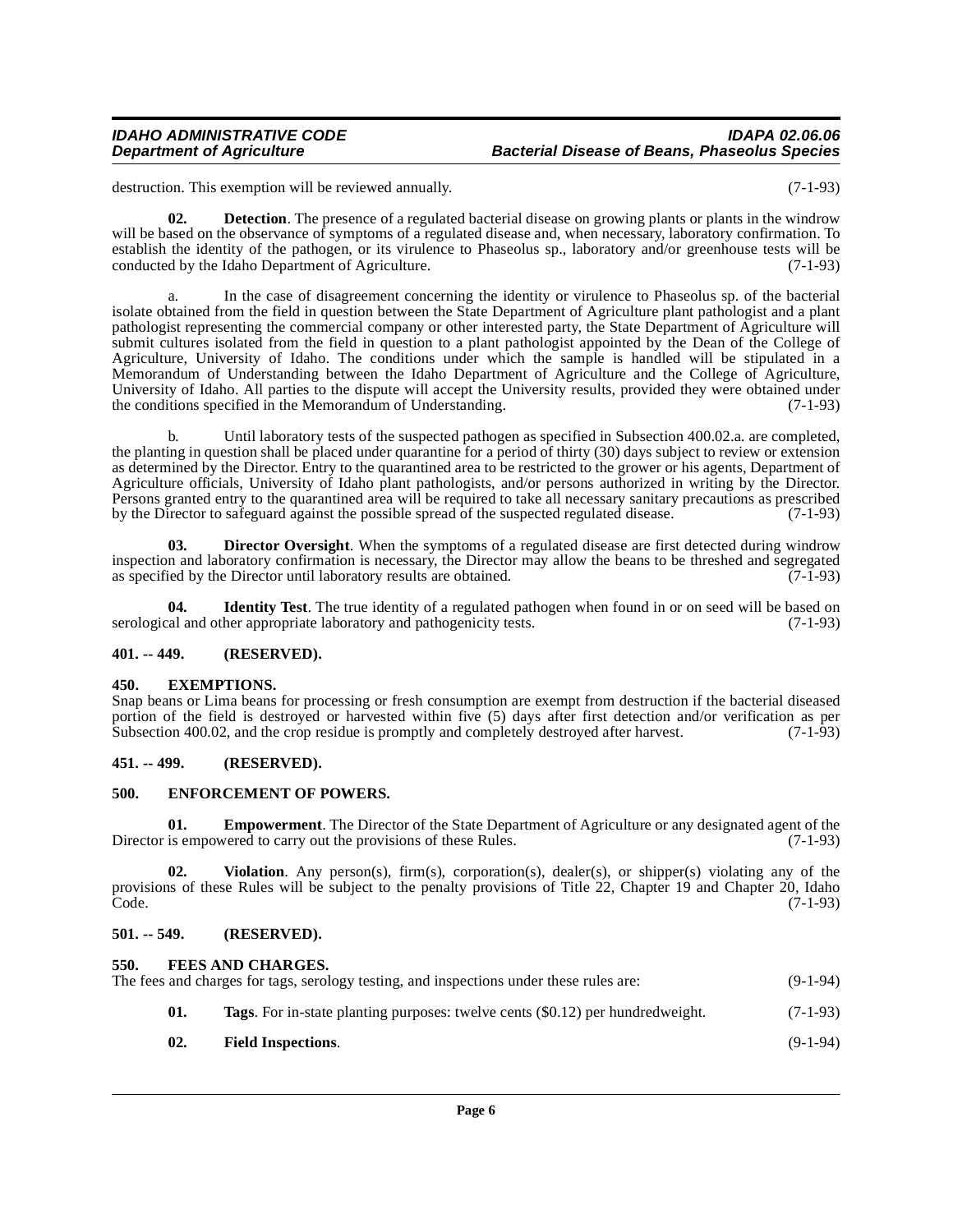| <b>IDAHO ADMINISTRATIVE CODE</b> | IDAPA 02.06.06                                       |
|----------------------------------|------------------------------------------------------|
| <b>Department of Agriculture</b> | <b>Bacterial Disease of Beans, Phaseolus Species</b> |

a. Application for field inspection: three dollars (\$3) each. (9-1-94)

b. Acreage inspection fee: during active plant growth, three dollars and fifty cents (\$3.50) per acre per inspection of seed from west of the Continental Divide; or seven dollars and fifty cents (\$7.50) per acre per inspection of seed from east of the Continental Divide or foreign countries. (9-1-94)

c. Windrow inspection fees: three dollars and fifty cents (\$3.50) per acre. Exception: When the company or applicant supplies its own employees and transportation to carry out the required inspections under Department supervision as provided by Subsection 150.03. The fee shall be pro-rated as follows: when one (1) employee is provided the windrow inspection fee shall be two dollars (\$2) per acre; two (2) employees the windrow inspection fee shall be one dollar and fifty cents  $(\$1.50)$  per acre; three  $(\$)$  employees the windrow inspection fee shall be one dollar (\$1) per acre; four (4) or more employees there shall be no acreage inspection fee charges. Requests for windrow inspections after hours, on weekends or holidays will be charged at cost plus mileage. (9-1-94)

#### <span id="page-6-1"></span>**03. Bean Serology Testing**. (9-1-94)

a. Official sample: twelve dollars (\$12) per sample. A sample shall consist of five pounds (5 lbs) of seed per ten thousand pounds (10,000 lbs) of seed in a seed lot. For seed lots of less than ten thousand pounds (10,000 lbs) but greater than one hundred fifty pounds (150 lbs) the sample size shall be five pounds (5 lbs). When a seed lot is less than one hundred fifty pounds (150 lbs) the sample size will be determined on a case by-case basis. (9-1-94)

b. Plant Pathological Laboratory Services: fees will be charged at current laboratory rates and are upon request. (9-1-94) available upon request.

c. Confirmation of the identity of the causal organism by the University of Idaho plant pathologists: the party requesting the confirmation shall be responsible for the payment of fees charged by the University for laboratory work. The confirmation shall be based solely on the official sample (or laboratory culture derived therefrom) as drawn by the Department for the initial determination. (9-1-94) therefrom) as drawn by the Department for the initial determination.

#### <span id="page-6-0"></span>**551. -- 999. (RESERVED).**